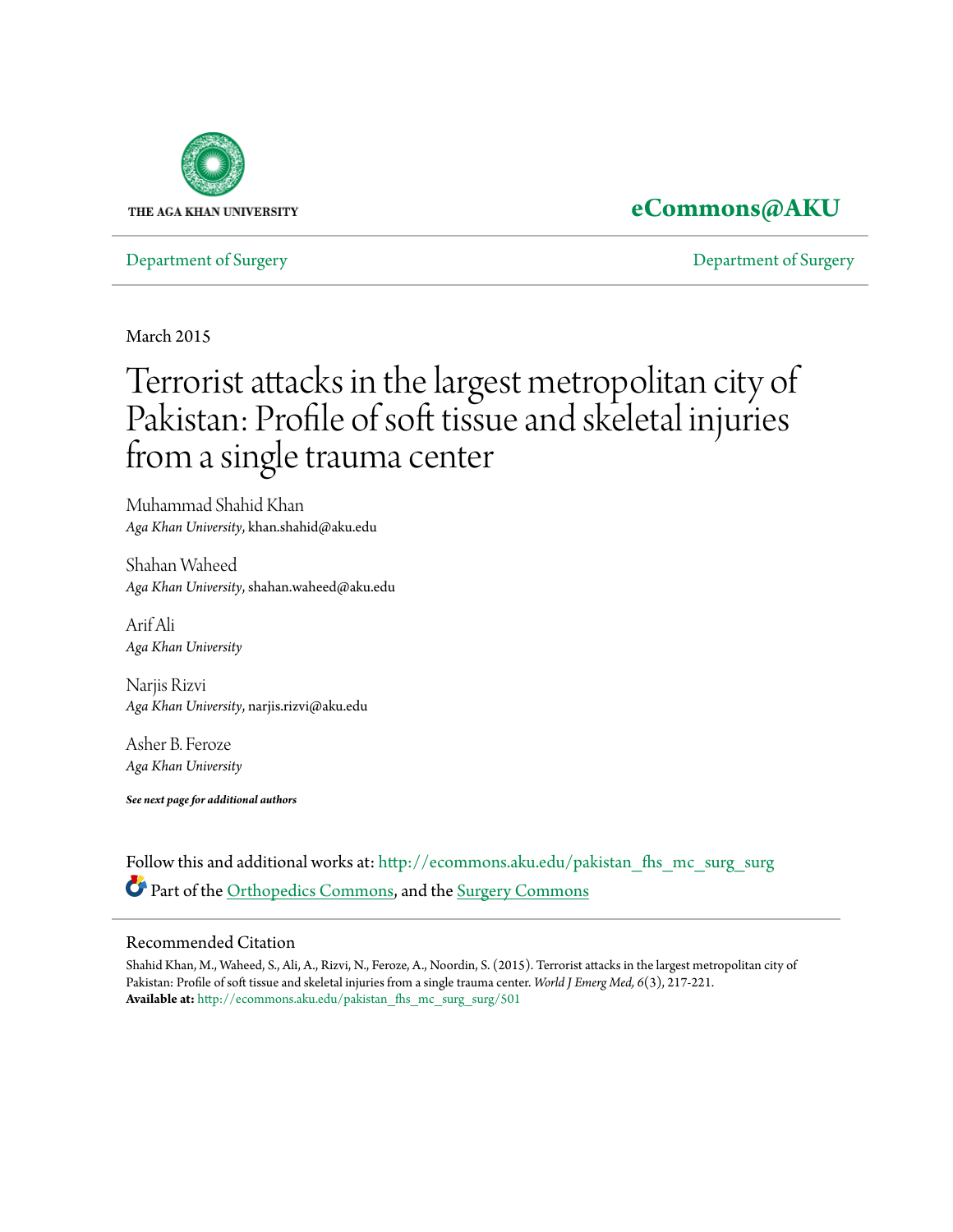#### **Authors**

Muhammad Shahid Khan, Shahan Waheed, Arif Ali, Narjis Rizvi, Asher B. Feroze, and Shahryar Noordin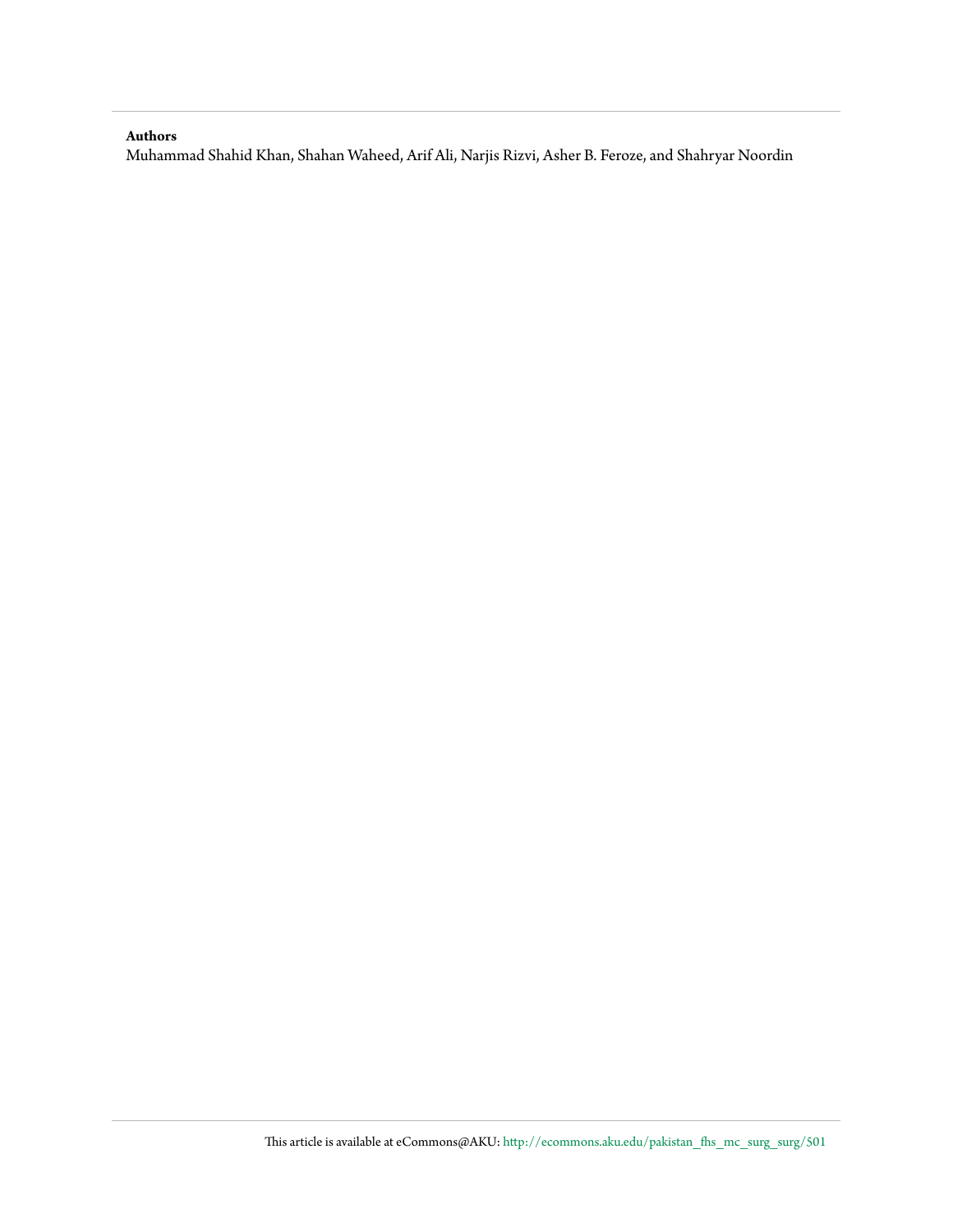### Original Article

# **Terrorist attacks in the largest metropolitan city of**  Pakistan: Profile of soft tissue and skeletal injuries **from a single trauma center**

**Muhammad Shahid Khan, Shahan Waheed, Arif Ali, Narjis Mumtaz, Asher Feroze, Shahryar Noordin**

*Aga Khan University Hospital, Karachi 74700, Pakistan*

*Corresponding Author: Shahan Waheed, Email: docshahan83@hotmail.com*

**BACKGROUND:** Pakistan has been hugely struck with massive bomb explosions (car and suicide bombs) resulting in multiple casualties in the past few years. The aim of this study is to present the patterns of skeletal and soft tissue injuries and to review the outcome of the victims who presented to our hospital.

METHODS: This is a retrospective chart review from January 2008 to December 2012. The medical record numbers of patients were obtained from the hospital Health Information and Management Sciences (HIMS) as per the ICD-9 coding.

RESULTS: During the study period, more than 100 suicide and implanted bomb blast attacks took place in the public proceedings, government offices, residential areas and other places of the city. Altogether 262 patients were enrolled in the study. The mean age of the patients was  $31\pm14$ years. The shrapnel inflicted wounds were present on to the upper limb in 24 patients and the lower limb in 50.

CONCLUSION: Long bone fractures were the most common skeletal injuries. The fractures were complicated by penetrating fragments and nails which result in post operative infections and prolonged hospital stay.

**KEY WORDS:** Soft tissue injuries; Pakistan

*World J Emerg Med 2015;6(3):217–220* DOI: 10.5847/wjem.j.1920–8642.2015.03.010

#### INTRODUCTION

In the past few years there is an increasing threat of suicide and implanted bomb blast injuries that are posing on to the population creating a diverse injury profile.[1] Pakistan is a developing country that in the past few years has been hugely struck with massive bomb explosions (car and suicide bombs) resulting in multiple casualties. The majority of these events occur in the dense population centers in order to increase the morbidity and mortality. The injuries inflicted from these explosions are complicated because of the unique characteristics of the projectiles and the detonation devices, and the amalgamation of injuries both from an explosion effect as well as penetrating trauma. The shrapnels and ball

bearings are the most frequently used agents for inflicting injuries in these incidents.[2] Musculoskeletal trauma is the most frequently encountered injury in the military conflicts and civilian terrorist activity.[3,4] Despite of the major share of these injuries, our understanding of the extremity musculoskeletal injuries is limited by the paucity of blast injury research.[4] It is therefore incumbent upon the clinicians to have a better understanding of the underlying injury mechanisms of blast extremity trauma in order to drive the development of novel treatment and enhanced patient outcomes. The large number of studies reporting the injury profile from explosive events showed no attempts to study the effects of explosion on the pattern of skeletal and soft tissue injuries.<sup>[5–10]</sup> The aim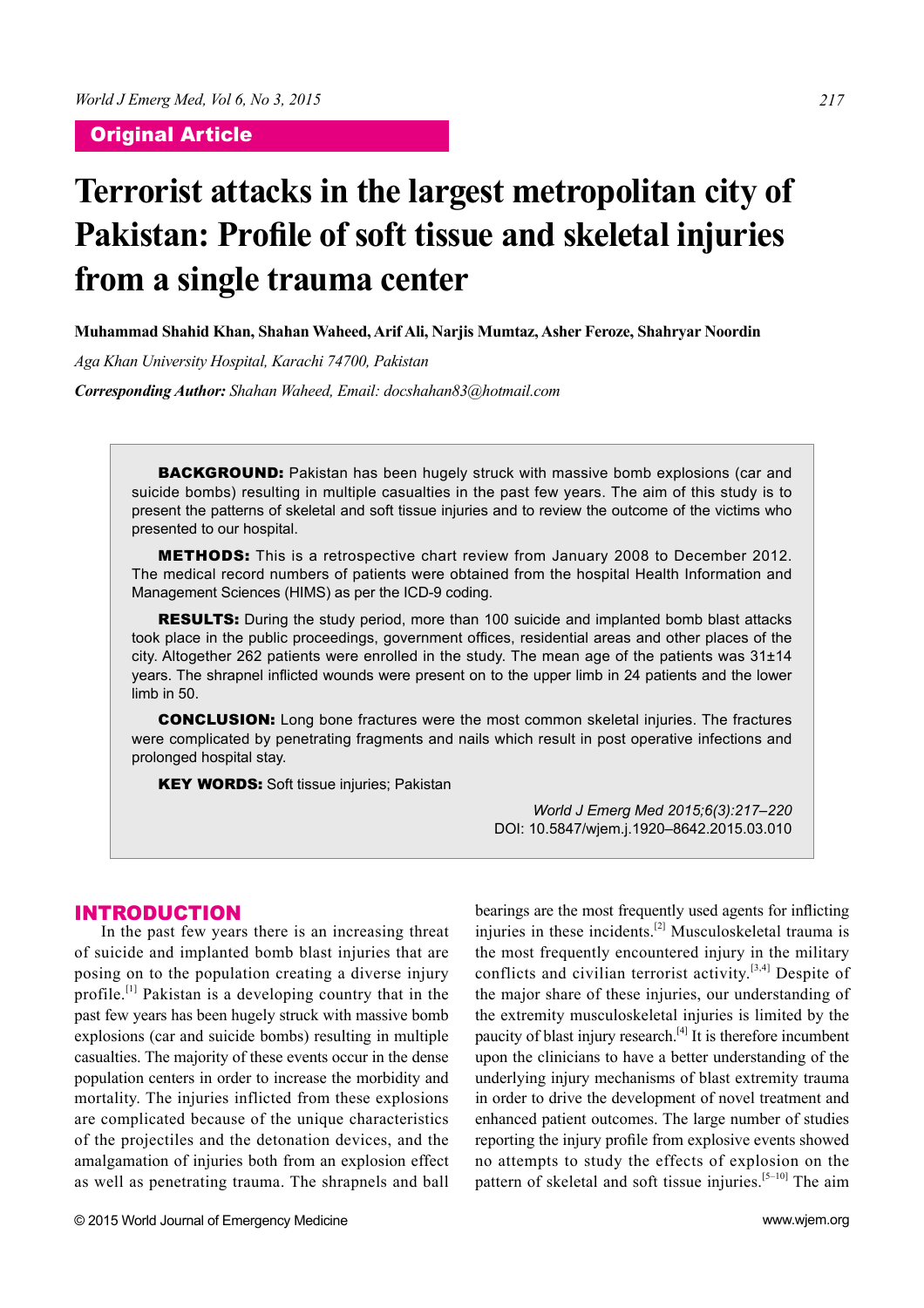of our study is to present the patterns of skeletal and soft tissue limb injuries that occurred from these events in the densely populated areas and to review the outcome of the victims who presented to our hospital with such injuries.

#### METHODS

We conducted a retrospective chart review for blast victims admitted to Aga Khan University, a level I trauma center located in the heart of Karachi, the biggest metropolitan city of Pakistan, from January 2008 to December 2012. This time period was selected because the city faced injuries most frequently during these years. Patient medical record numbers were obtained from the Health Information and Management Services Department which codes the patient medical charts as per the International Classification of Diseases-9. The records coded as bomb blast injuries were obtained, which were then further refined to include suicidal, car and other forms of bomb blast injuries. The data collection was done on a predesigned questionnaire. Data from the victims in these incidents who presented to our hospital were collected by our data collectors who were trained for data recording on our questionnaire and for calculating the injury scores. In all these victims treatment was instituted as per our standard protocols of the Advanced Trauma Life Support. Fracture care was performed according to standard open fracture treatment protocol of operative debridement, irrigation and stabilization. Penetrating peripheral limb injuries are managed as per our hospital protocols for penetrating limb injuries. Basic demographic data collected included patient age, sex, mechanism of injury, date of injury, injury severity score (ISS) and length of stay. The data analysis was performed on SPSS version 19. We analyzed the pattern of injuries sustained on the limbs in such injuries and the post procedure infections.

### RESULTS

During the study period more than 100 suicide and implanted bomb blast attacks took place in the public proceedings, government offices, residential areas and other places of the city. A total of 262 patients were enrolled in our study. The mean age of our population was  $31\pm14$  years. Of the enrolled patients, 75 (34%) were in the age of 19–28 years. Males accounted for 220 (84%) in our data. Ten of our patients suffered from brain contusions and 14 had tympanic membrane perforation. Eleven of our patients had lung contusions

| <b>Table 1.</b> Demographic and injury severity score details |                   |  |
|---------------------------------------------------------------|-------------------|--|
| Variables                                                     | Frequency $(\% )$ |  |
| Number of patients                                            | 262               |  |
| Age                                                           |                   |  |
| $\leq$ 19 years                                               | 44 (17)           |  |
| $19 - 28$ years                                               | 75 (29)           |  |
| $29 - 38$ years                                               | 68 (26)           |  |
| $39 - 48$ years                                               | 37(14)            |  |
| $49 - 58$ years                                               | 21(8)             |  |
| $59 + \text{years}$                                           | 17(6)             |  |
| Male/Female                                                   | 220/42            |  |
| Injury severity score                                         |                   |  |
| $<$ 9                                                         | 78 (31)           |  |
| $9 - 15$                                                      | 88 (35)           |  |
| >15                                                           | 83 (33)           |  |

60.0 50.0 40.0 30.0  $20.0$ 10.0  $\boldsymbol{0}$ NIHSS score **Figure 1.** Body parts involved. Head Face Chest Abdomen Extremeties 39.1 13.4 10.3 11.1 53.3

and 14 had pneumothorax. The mean length of hospital stay for our patients was  $10\pm 22$  days. The demographic characteristics and injury severity scores are shown in Table 1. The patients whose ISS scores are not mentioned in the files are not included. The organ systems involved in these events are shown in Figure 1.

Sixty-five of our patients had long bone fractures and 48 suffered from soft tissue injuries. Abrasions were present in 12 victims. Mangled extremities and vascular injuries were inflicted in 2 victims each. Sharpnel inflicted wounds were present on the upper limbs in 24 patients and on the lower limbs in 50; the latter with the significant share of the injuries. Thirteen of our patients sustained face sharpnel injuries. Wound debridement was done in 94 patients. Primary fixation was done for the fractures in 51 individuals, upper limb amputation in 5, and lower limb amputation in 5, respectively. Of our patients, 49 were discharged after dressings and were stable and sustained no major injuries that needed hospitalization. Major surgical interventions done in the first 24 hours are shown in Table 2. All of our patients received tetanus and antibiotic prophylaxis. Culture results of the debridement showed significant proportion shared by *Staph aureus* followed by the *Pseudomonas* as shown in Figure 2.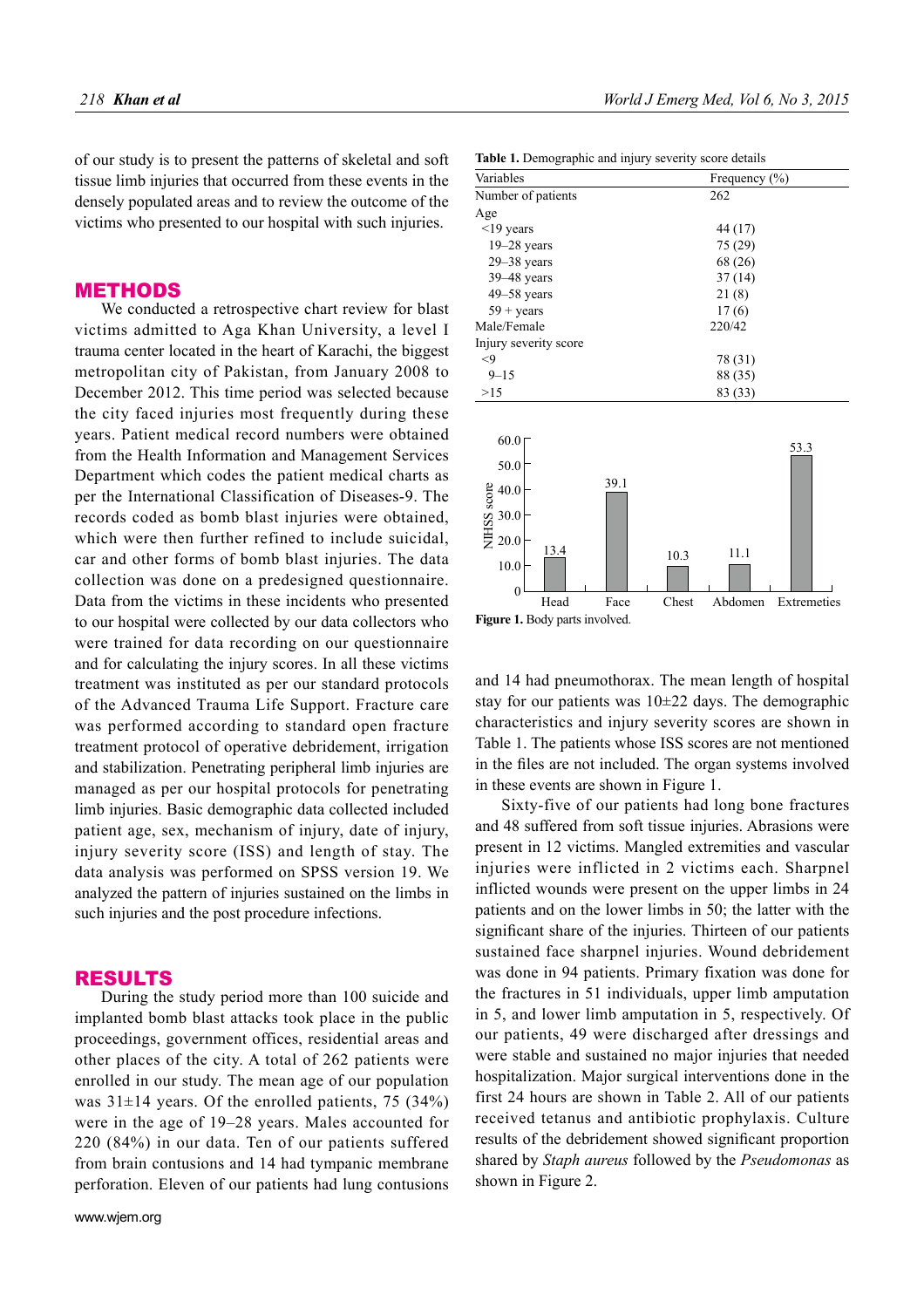Table 2. Major surgical interventions for limb injuries done in the first 24 hours

| Variables          | Frequency $(\% )$ |
|--------------------|-------------------|
| Debridement        | 94                |
| Relook debridement |                   |
| Primary fixation   | 51                |
| Stage fixation     |                   |
| Fasciotomy         | 2                 |
| Bone grafting      |                   |
| Other              | 49                |



**Figure 2.** Cuture results of debridement.

#### **DISCUSSION**

Pakistan in the past few years has been inundated with terrorist threats. These incidents all have in common the tremendous challenge imposed on civilian medical services, which are unaccustomed to dealing with such disasters and the resulting injuries.<sup>[11–13]</sup> Among the variety of challenges posed by an array of potential threats, our study mainly focused on injuries from enhanced conventional explosives detonated by both suicide bombers and detonated devices, resulting in musculoskeletal injuries, creating a new injury profile. Our study indicated a clear vulnerability for males in these injuries that is in accordance with the study results published by Mirza et al.<sup>[13]</sup>

The limb injuries share a major contribution in such injuries, as these are the areas exposed during such events. The findings in our study are comparable to what was published by de Silva et al,  $[14]$  sharing the limb as the major organ involved in such incidents. The timely detonation and proximity of the events took place at areas close to some of the government hospitals of the country, which received the majority of the causalities. We are projecting only the tip of the iceberg with respect to cases that presented to our private hospital that could explain the differences of the injuries in the patient cohort. As the level 1 trauma care center, our hospital has also been receiving patients from the other parts of the country as well. We have excluded such patients because of the incomplete data that were attributed to such patients.

Fragments, nails, and bolts contained in the bombs fly with great force, and their penetration in the human body results in penetrating wounds which can be hidden by clothes, hairs, etc. These patterns were different from those reported in the past.<sup>[11-14]</sup>

The present study represents a brief subset analysis of the limb injuries including both skeletal and soft tissue injuries in which the victims didn't sustained any spinal fractures. This finding is different from that from the Iraq combat. Although the ballistics used, there is more powerful magnitude but the detonation devices used in these blasts are comparable in terms of injuries.<sup>[15]</sup> Two of our patients suffered from ischemic vascular injuries were found to have non-viable limbs and were offered primary amputation that is up to six patients in other studies. $[14]$  This lower rate of amputation is possibly due to early presentation of these patients in our hospital. Tissue samples were sent for culture, and the sensitivity and antibiotics were later modified according to culture report. The debridement culture results showed a dominance of *Staph aureus* and *Pseudomonas* (Figure 2) but post-operatively we had good results with no surgical site infections. The early wound debridement had actually been very effective in reducing such complications. Pre-operatively, culture results showed growth of the microorganism and no infection was observed according to the literature.<sup>[3-5]</sup> Generally, operative time was kept to minimum for the first debridement. In most of the cases, reconstruction of nerves and tendons was not attempted at the initial operation but performed at later stages once wound condition became satisfactory. In postoperative care, multidisciplinary approach was adopted including pain management, infection control, limb rehabilitation exercises, nutritional support and involvement of other specialties in visceral injuries.

Only two of our patients underwent fasciotomy. We have a low threshold of such procedures because of the early repair and early operative intervention for debridement giving less time for swelling and tenderness in distal muscle to develop.<sup>[14]</sup> The low threshold for early open fasciotomy contributed to good outcomes in our patients. Long bone fractures were the most common skeletal injuries, which are mostly related to the primary, and secondary blast wave generated from explosions. The fractures were complicated by the penetrating fragments and nail, which results in postoperative infections and prolonged hospital stay. The incidents occurred mostly